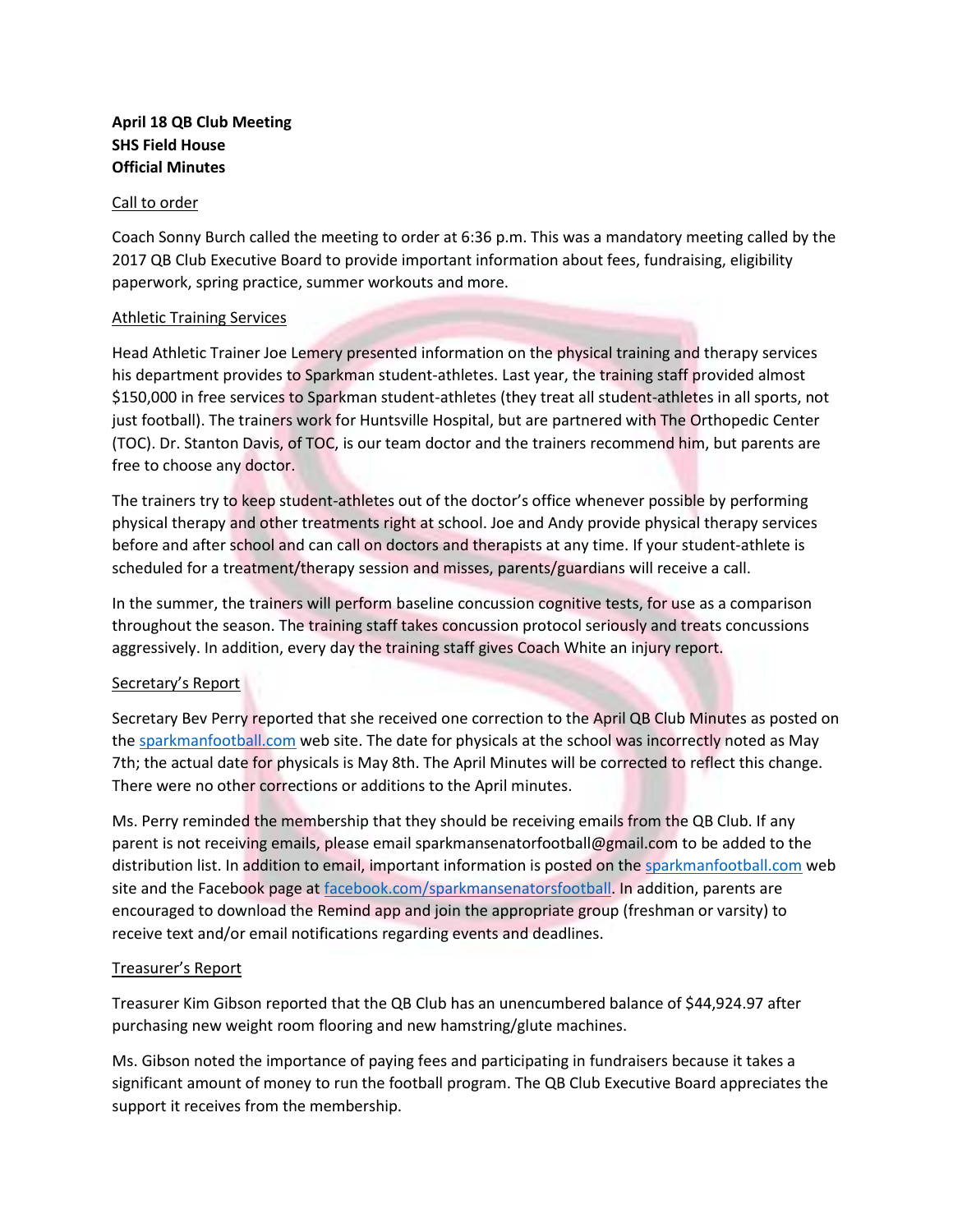If any members are interested in learning the details of the expenses the booster club incurs, simply email Treasurer Kim Gibson at *jkmhgibson@gmail.com*. Also, if any members needs to know how much money has been credited to their account from fundraising, also email Kim Gibson for that information.

# 1<sup>st</sup> VP Fundraising Report

Ms. Jennifer Ickes reported that the 20 for 20 fundraiser was very successful (six players received enough money to cover their fees) and money is still coming in. Those funds will be credited toward player fees until August 1. Members can continue to print out and mail letters as they wish.

The Club's second fundraiser this year, selling Dreamland BBQ butts and ribs, resulted in \$2,700 credited to player accounts. Thanks to everyone who participated in our fundraisers so far this year; Ms. Ickes noted that it's amazing how much people are willing to donate if you just ask!

The next fundraiser is the Second Annual Sparkman Gridiron Golf Classic at Colonial Golf Course in Meridianville, Saturday, April 29 at 1:30 (be there at 1:00).

Following the golf tournament, we will kick off the Sparkman Marketing Partners ("corporate sponsorship") fundraiser. Ms. Ickes passed out an information packet that included information about the Sparkman Marketing Partners fundraiser and the other fundraiser and credit information. This information will be posted on the [sparkmanfootball.com](http://www.sparkmanfootball.com/) web site and sent via email to the members.

### 2<sup>rd</sup> VP Volunteers Report

Ms. Angela Knight informed the membership that volunteer opportunities are upcoming and you can sign up at signupgenius.com. If you volunteer for an activity, \$20 per signup will go toward player fees. Parents are limited to five signups, or \$100 credit, toward fees through volunteering.

Volunteer slots are set up for golf tournament [note: all volunteer slots for the golf tournament are filled.] Spring game volunteer signups will be online soon and when that's active an email will go out to the membership.

# 3<sup>rd</sup> VP Meals Report

President Sonny Burch reported that the position of 3<sup>rd</sup> vice president, responsible for pregame meals and other player nutrition, is open as the previous officeholder Tiffany Draper is unable to carry out her duties. Mr. Burch called for a volunteer to fill this vacancy on the executive board. If no one volunteers, Mr. Burch indicated the Board would reach out to individuals in the membership to try to get the vacancy filled so the Board can effectively carry out its duties for the 2017 season.

# President's Report

President Sonny Burch reported that fees in 2017 will be \$700 for the first player and \$500 for any additional players a family may have. In addition, seniors who have been in good standing and paid their fees (or used fundraising credit to pay their fees) for the previous three years will get a discount; seniors in good standing will pay \$500. The Quarterback Club will be emailing those senior families about their discount. Fees are due August 1. If you need to know your balance at any time, please email Treasurer Kim Gibson a[t jkmhgibson@gmail.com.](mailto:jkmhgibson@gmail.com)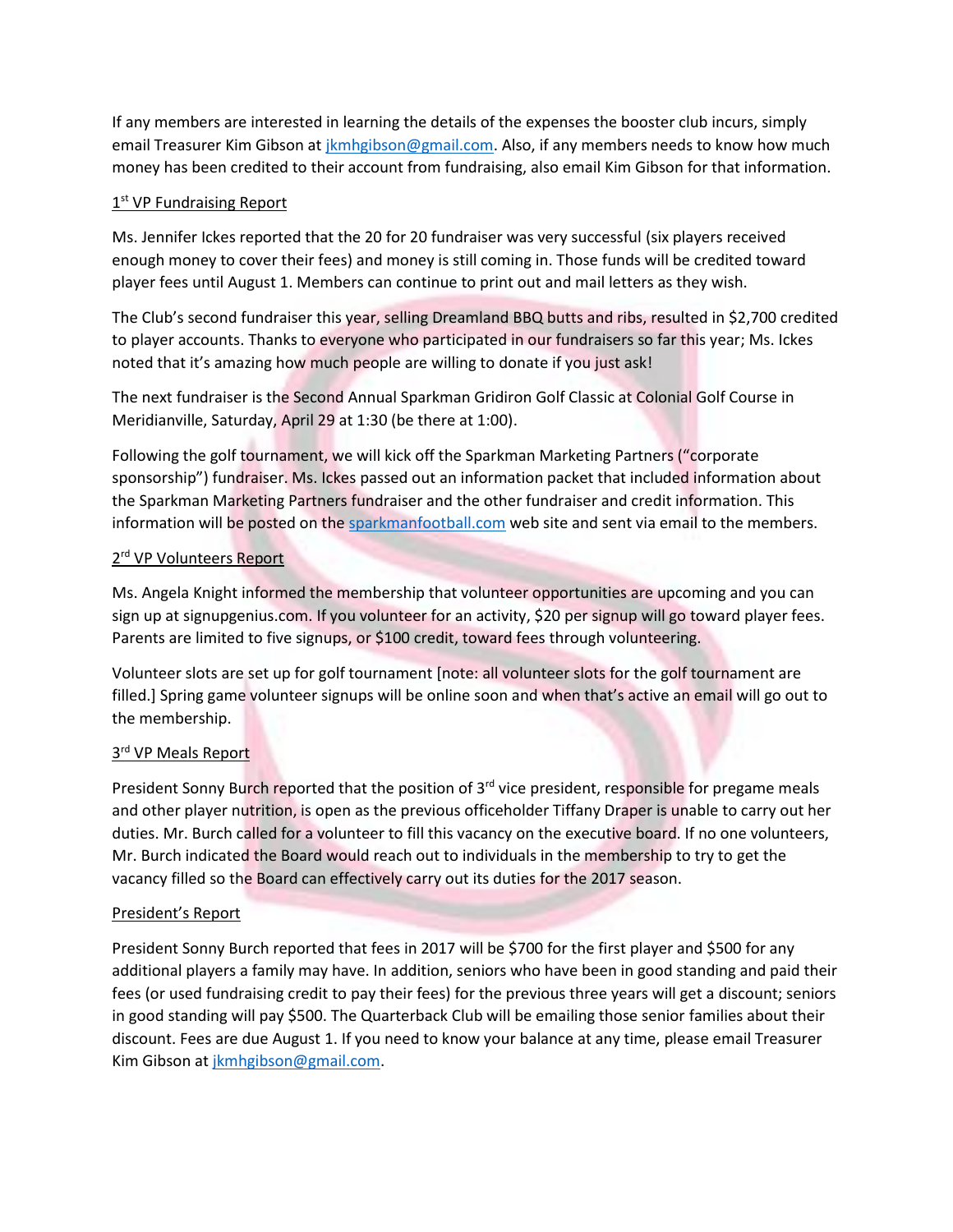President Burch also reported that the Board is consider making a VIP package available that would include reserved seating for home games.

### Coach's Report

Head Coach Laron White presented his impressions of his first few weeks at Sparkman and said that the kids are hard-working. Coach White further spoke about commitment – to the program and to our kids. He noted that as adults, we often have to be the ones to push our kids and really believe in the program. He said we should all be dedicated to playing here and ensuring student-athletes don't leave the area.

Coach White then introduced some of the coaching staff:

- **Thomas Harris, defensive backs**
- (b) Josh Walters, defensive backs
- Ronnie Watson, linebackers
- Kevin Abernathy, defensive line
- Kenny Gilliam, offensive coordinator
- Russ Freeman, offensive line
- **D** Lane Kelly, offensive line
- **D** Larry Sevier, wide receivers
- Dez Richardson, running backs
- Terrence Galloway, 9<sup>th</sup> grade coach

*Recruiting Tips:* Coach White gave an overview of some key elements in the recruiting process. First, don't get caught up in using a recruiting service; use one only if the price is reasonable. Second, make a good HUDL highlight film. Third, stay on top of grades – especially in core classes. Fourth, send regular emails to coaches. Pick 10 Division 1 schools and send them each an email. Then pick 10 Division 2 schools, then 10 Division 3, then 10 NAIA schools and send film out. Do 10 every three days. Most will get deleted, but it only takes one. Finally, take the ACT.

*Teams and practices:* Regarding teams for next year, there will be a freshmen team; they will practice 4th block. The freshmen team will have its own coaches -- at least four for maximum instruction. If the coaches believe certain players can or should practice with varsity, the coach will contact a parent first to get permission for that player to practice with the varsity team. Freshmen games will be played on Mondays at 5:00 p.m. and players will eat a pregame meal prior to the game.

The Junior Varsity team will include  $10<sup>th</sup>$  and  $11<sup>th</sup>$  graders and comprise players the staff is trying to develop. Some players may start out playing on the junior varsity team but then may move to varsity. Some may play in the JV game on Monday and then play special teams on Friday. The JV team will play right after the freshmen and also have a pregame meal.

The varsity team will include players in grades 10-12; all will travel to away games.

*Football Program Fundraising:* Coach White stressed the importance of fundraising, noting that the program is expensive to run, and the staff would like to see equipment and facility upgrades this year. The football program/coaching staff will be providing the players with "Gold Cards" to sell. The Gold Cards fundraiser will start June 13 and end June 26. There may be prizes like pullovers and hoodies; credit toward fees will be given.